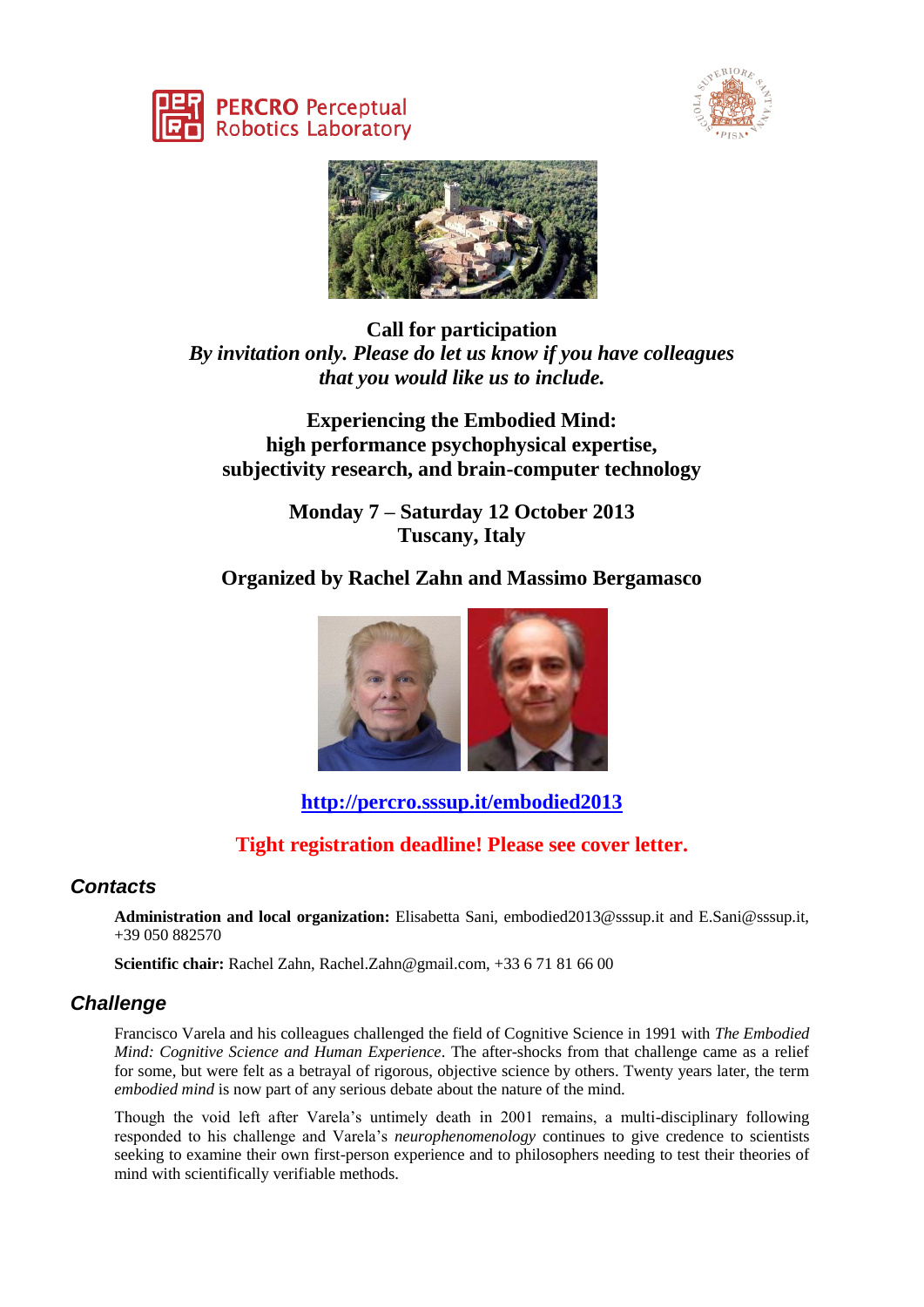However, there is a challenge that has not been addressed at its most practical level: Varela's insistence in 1999 that a second-person expert in the particular "first-person methodology" under examination be required to mediate between first-person subjects and third-person laboratory scientists to ensure accurate interpretation.

#### *Goal*

Our first response to Varela's challenge was a workshop, "The Embodied Mind: a domain of second person psychophysical experts" (CREA, École polytechnique, February 2012, Paris). Following that 3 day experiment, Shaun Gallagher suggested a more in-depth response to Varela's second-person challenge, and we have again selected teachers of the Alexander Technique to fill the role of second-person experts.

Our goal is for several populations who have never before been brought together, namely scientific researchers from the Perceptual Robotics Laboratory (PERCRO, Scuola Superiore Sant'Anna, Pisa, Italy), the EU TESIS Network [\(Towards an Embodied Science of InterSubjectivity\)](http://tesisnetwork.wordpress.com/), other specialists from related disciplines, and Alexander Technique teachers to share their visions of the meaning of embodiment.

The results of the Alexander Technique have been measured post hoc but the intersubjective process between teacher and student has never been examined in real time. Though there have been some exchanges before between philosophers and psychophysical specialists, there has never been the opportunity to use:

- EEG technology to monitor the extraordinarily subtle exchange between an Alexander Technique teacher and his or her student in a tangible and rigorously verifiable way.
- Virtual Environment technology to capture and replay third-person perspective 3-D visualization of the relative interaction between the teacher and the student.

During this workshop, we will perform these experiments with the help of the PERCRO researchers.

Our hope is that this event will provide a unique collaboration for rigorously exploring the first person perspective of direct self-observation of feelings and sensations, the second person perspective of highperformance psychophysical specialists engaging in their coaching process, and the third person perspective of scientific observation and evaluation.

#### *Structure*

We are continuing our CREA Model of limiting participation to 10 researchers and 10 psychophysical experts, plus a support staff of 8.

The current plan is to convene at 14:00 on Monday 7 October at Massimo's PERCRO Laboratory in Pisa where we will be able to see and experience the latest work his group has been doing on perceptual robotics, exoskeletons, virtual reality, and brain-computer EEG interface technology.

PERCRO has arranged for a 16:30 bus to take all of us to a charming residential conference center in Gargonza, located between Arezzo and Siena, where we will be able to conduct 5 days of "hands on" experimental collaboration. We will leave Gargonza by bus at 9:00 on Saturday 12 October, arriving at Pisa airport at 12:00.

Each day in Gargonza will be organized as follows:

- short (30 min) presentations from TESIS researchers and others addressing their particular perspectives on the science of intersubjectivity, embodiment, disembodiment, future technology, and the training and transfer of skills.
- group work with the engineers for constructing experiments of Alexander Teachers lessons
- group lessons, as well as individual Alexander lessons twice a day, for the researchers to refine their first person perceptions of psychophysical congruence
- and, at the end of each day, "world café" thinking sessions for gathering our collective intelligence on the design of experiments, the development of a scientific intersubjective language for describing the experience, and the potential (as well as the dangers) for future technology.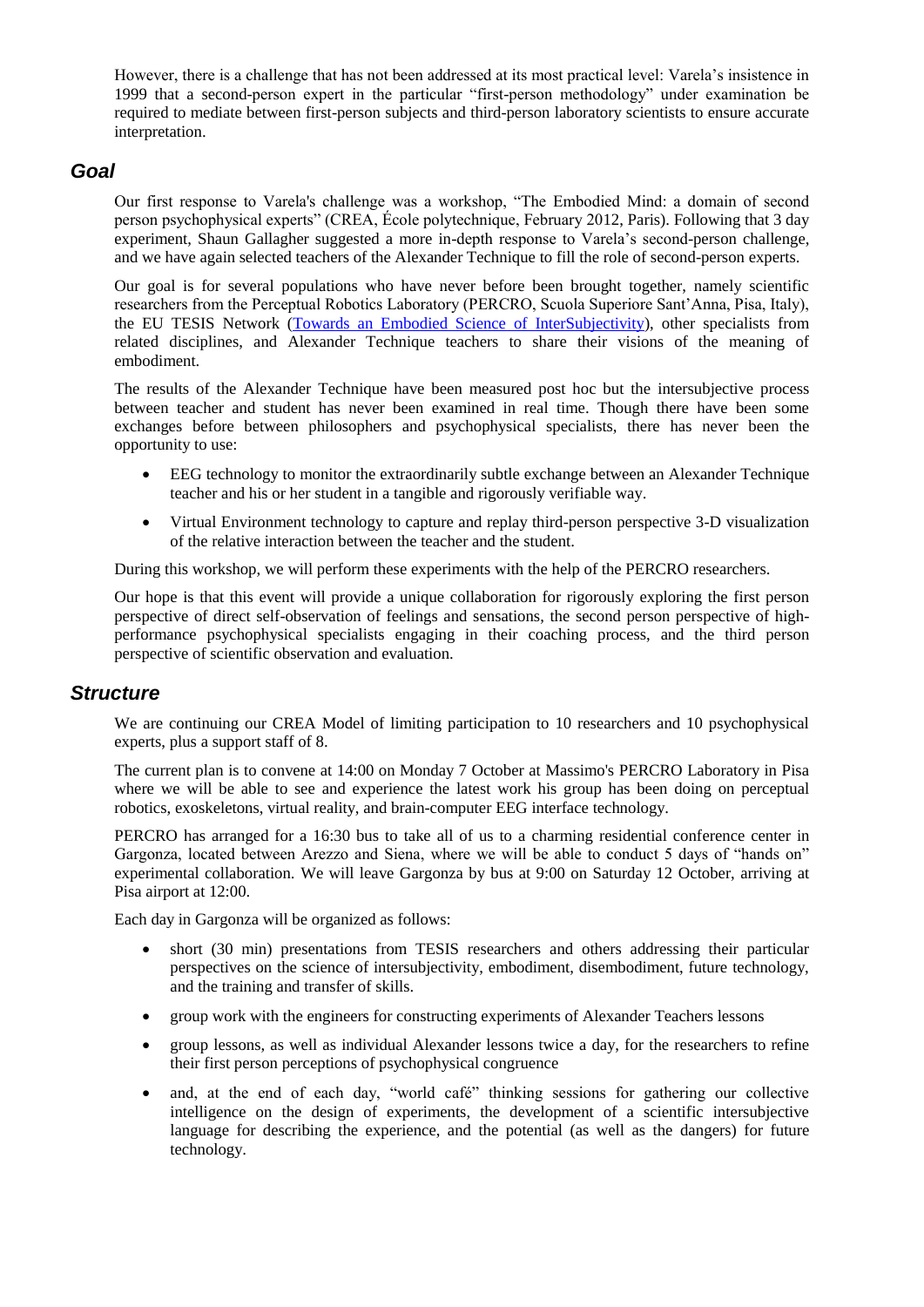# *Background: the Alexander Technique*

In Varela and Shear's *View from Within*, Carl Ginsburg referred to F.M. Alexander as the earliest of "a pioneering group of thinker-explorers of the twentieth century who were interested in finding practical ways of furthering human development." The American philosopher Richard Shusterman was similarly inspired at Collège de France in 2008, where he introduced F.M. Alexander as the father of somatic education and explained the influence of the AT on John Dewey's philosophy.

The Alexander Technique was also the model for psychophysical re-education favored by Sir Charles Sherrington, William James, John Dewey, Raymond Dart, Karl Popper, Nikolass Tinbergen, Benjamin Libet, and by many successful musicians and actors. The reader is encouraged to watch this short clip from Nikolaas Tinbergen (Nobel Prize winner) describing the AT:<http://youtu.be/XXr-9kQZ0ow> and this clip showing an AT lesson by Thomas Cook in Vienna:<http://youtu.be/KZK2xT6eNBM>



**John Dewey and FM Alexander (1917)**

The AT teacher remains highly focused on his/her own psychophysical practice while stimulating the student's receptivity to both the philosophy and the praxis with which he/she will develop first-person expertise. The three-years of training necessary to transform first-person psychophysical expertise into second-person psychophysical expertise is what differentiates the AT from other somatic education or therapies. The teacher's first-person consciously lived experience of his/her congruent use determines the success of the lesson. Thus, the AT version of the second-person mediator is a perfect research model for "first-person methodologies".

## *Background: PERCRO*

The Perceptual Robotics Laboratory (PERCRO) studies the control component and the "sense of presence" of humans in Virtual Environments (VE) and in Tele-operation conditions by developing Advanced Interaction Concepts and Technologies for improving communication between humans and the reactive environment. The Laboratory has expertise in the design of haptic systems and deep knowledge of the integration of highly interactive Virtual Environments.

PERCRO hosts a sophisticated large visualization system, the CAVE Automated Virtual Environment, whcih enables a group of people to experience a fully immersive Virtual Environment in three dimensions. In order to study human motion in VE, special motion tracking technology has been recently developed using a VICON motion capture system (Omg, UK) based on infrared cameras and retroreflective markers attached to a moving individual and/or object. Software algorithms are capable of processing the images recorded by the cameras and reconstructing the movement of the markers in space in real time. This is a crucial technology for studying human movement and for animating virtual characters based on real captured movements. A working set-up based on VICON motion capture technology will be available in Gargonza for this workshop.

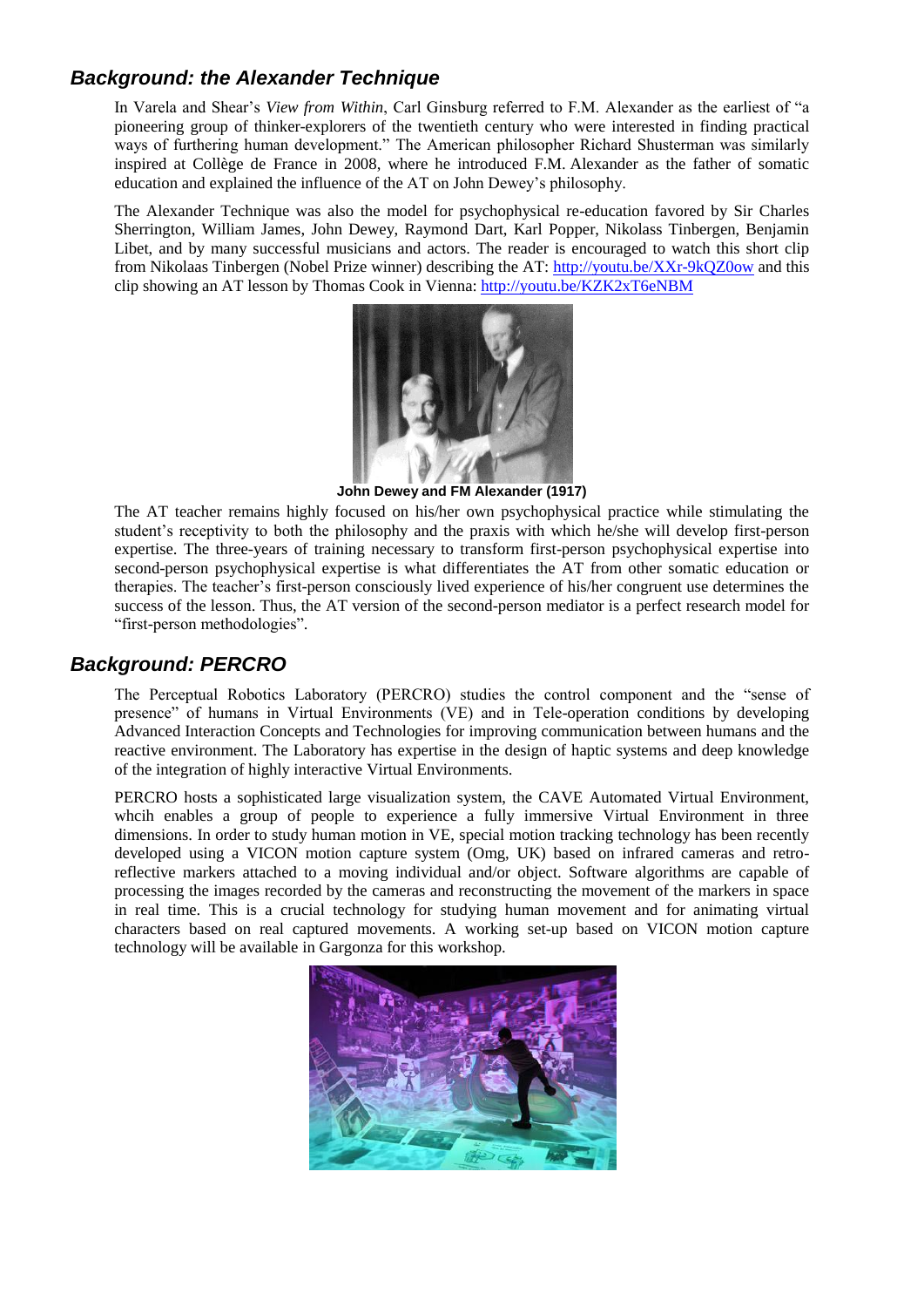Another research line of PERCRO involves the use of Brain-Computer Interfaces (BCI), a new communication channel through which the neural activity of a person is used to communicate with the external environment. Usually, a non-invasive surface electroencephalogram (EEG) is used to record the neural activity of a person, who may voluntarily "regulate" his or her brain waves to accomplish a specific behavior that is recognized by software algorithms, and translated in the action of a computer or an artificial system.

A surface EEG system will be available for the Workshop, in particular PERCRO will provide a wireless EEG system with 8-20 electrodes. The EEG system will be interfaced with the Motion Capture system by means of specific software modules developed at PERCRO to monitor both motion and brain activity of AT teachers and students. The reconstructed motion and EEG signals will be integrated and visualized on a projection screen. All the acquired signals will be recorded for later offline analysis by means of statistical and machine learning techniques.

A video showing PERCRO's activities may be found here: http://www.alexanderscience.org/embodied-mind-project/percro-skills/

# *Practical information*

## **Arrival on Monday 7 October 2013**

- 14:00: meeting and visit of the Perceptual Robotics Laboratory (PERCRO) of Scuola Superiore Sant'Anna: Via Luigi Alamanni 13 Lotto D/2B, 56010 Ghezzano, Pisa, Italy.
- 16:30: bus transfer of participants to Gargonza (Arezzo)
- 18:45: expected arrival in Gargonza and room assignment
- 19:30: brief introduction and welcome cocktail
- $\bullet$  20:00: dinner

#### **Departure on Saturday 12 October 2013**

9:00: bus transfer of participants to Pisa International Airport (arrival expected at 12:00)

## **Accommodation and meals**

All participants will be accommodated in small apartments located in the Gargonza castle conference center. Breakfast will be served in a common hall in the castle. Lunch and dinner will be served in the castle restaurant, which is within walking distance just outside the castle wall.

#### **Cost**

There are no separate conference registration fees. Participants cover their own travel expenses to Pisa and pay for 5 nights of accommodation (which includes daily breakfast, lunch, dinner, coffee, and access to the workshop hall and common area) at the Gargonza castle conference center:

- 155.00 EUR per person per night for a single room
- 120.00 EUR per person per night for a double room

A deposit of 30% will be required by Gargonza in May (exact dates in the cover letter) with the balance paid on site.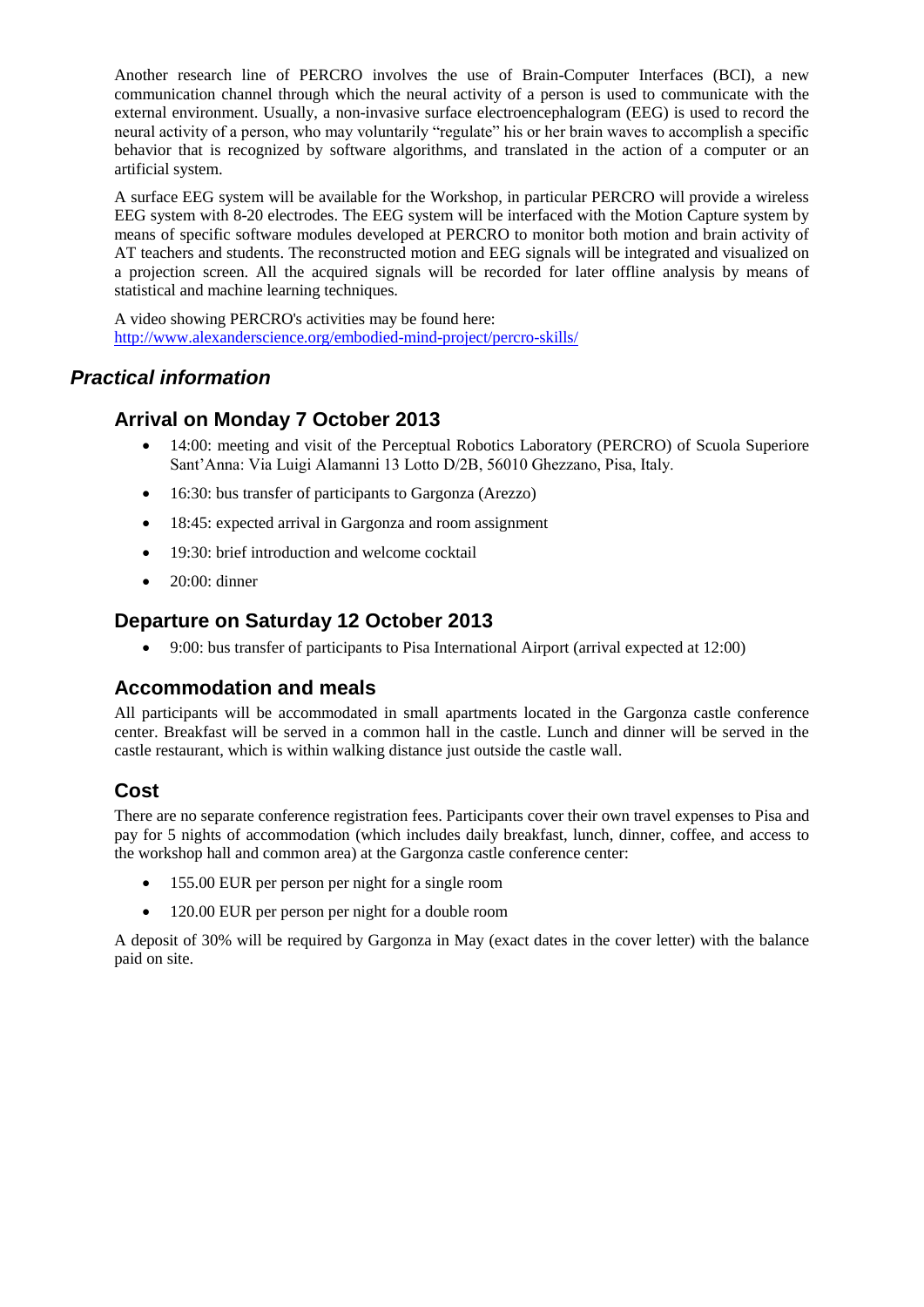# *Bios of organizers and invited participants*

#### **Project organizers**

**Rachel Zahn (Paris, France)** is an American psychophysical specialist with more than 40 years of experience as a trainer, psychotherapist, and coach. She specializes in the psychophysical process of "high performance" training for actors, musicians, athletes, and original thinkers (including the rehabilitation from physical and psychological trauma). In parallel, she began her early studies in Cognitive Science with Margaret Mead, R.D. Laing, Milton Erickson, and Humberto Maturana in the United States. She discovered Francisco Varela and later Michel Bitbol in France. At Michel's suggestion, she entered the University of Paris 1 and is now completing a Doctoral thesis under his supervision: *Psychophysical Practice and the Mind-Body Problem: a first- and second-person perspective*.

**Massimo Bergamasco (Pisa, Italy)** is Full Professor of Theory of Mechanisms and Machines at Scuola Superiore Sant'Anna, Pisa, Italy. His research activity deals with the study and development of robotic exoskeletons and haptic interfaces for the control of the interaction between humans and Virtual Environments. His present research is focused on perception and cognitive processes. He is the founder of the Perceptual Robotics Laboratory (PERCRO) where he leads the research group on [mind sciences.](http://www.percro.org/research_MS_bergamasco.html) He has been the Scientific coordinator of several National and EU projects, and, recently, the coordinator of the SKILLS Integrated Project and of the ENACTIVE Network of Excellence.

#### **Invited research participants**

**Shaun Gallagher, Ph.D. (Memphis, Tenn., USA)** holds the Chair of Excellence in Philosophy at the University of Memphis, Research Professor of Philosophy and Cognitive Science at the University of Hertfordshire, UK, Honorary Professor of Philosophy at the University of Copenhagen, and affiliated research faculty member at the Institute of Simulation and Training at the University of Central Florida. He is the author of *Brainstorming*; *The Phenomenological Mind* (with Dan Zahavi); and *How the Body Shapes the Mind*.<http://www.ummoss.org/>

**Susan Stuart, Ph.D. (Glasgow, UK)** is a Senior Lecturer in Philosophy at the University of Glasgow. Her current research interests are focused on developing a notion of pre-theoretical, affective coengagement which she describes as "enkinaesthesia". She intends to develop a neuro-phenomenological enquiry into the nature of the anticipatory affective dynamics which characterizes enkinaesthetic engagement. <http://www.gla.ac.uk/departments/philosophy/Personnel/susan/>

**Emmanuel Roche, D.O. (Dijon, France)** is an Osteopath and Chair of the Franco-American Osteopathic Society (S.O.F.A.). He founded and directed the first university degree, LEGOSTEO, program in Europe for forensic osteopathic expertise at the University of Bourgogne. He maintains a private osteopathic practice in Dijon where he is a specialist in perinatal and pediatric osteopathy as well as proprioceptive development and learning disabilities. He has followed all phases of the Biodynamic Osteopathy course with his mentor, Dr. James Jealous, D.O. Emmanuel is now a Ph.D. candidate at the University of Burgundy at the Centre Georges Chevrier (CNRS) and his doctoral research focuses on the phenomenology of perception in osteopathy.

**Jesús Ilundáin-Agurruza (Oregon, USA)**, is associate professor of Philosophy at Linfield College where he received the 2011-2012 Samuel H. Graf Faculty Achievement Award and was 2008-2009 Allen & Pat Kelley Faculty Scholar. He currently serves as conference chair for the International Association for the Philosophy of Sport (IAPS). He has edited *Cycling & Philosophy* (with M. Austin), published articles in journals such as *Sports, Ethics, and Philosophy*, and written chapters for many anthologies and edited collections on risk, many different sports and their confluence with martial arts, comparative philosophy, consciousness, literature, and more (some in Spanish). He is an avid cyclist and swimmer.

**Catherine Genno Pagès Roshi (Montreuil, France)** founded the Dana Zen Centre in Montreuil close to Paris. She is a Roshi in the Taizan Maezumi Roshi lineage which combined both Rinzai and Soto practices. She teaches throughout Europe and simplifies her description as the practice of "just sitting" and koan practice. She has had Alexander lessons and is interested in the psychophysical aspects of mindfulness training. [http://www.dana-sangha.org/Eng/index.php?Dana\\_Sangha](http://www.dana-sangha.org/Eng/index.php?Dana_Sangha)

**Britt Normann (Tromsø, Norway)** is Assistant Professor, Program coordinator at the Master's Program in Neurological Physiotherapy and PhD-candidate at the University of Tromsø. She is a clinical specialist in Neurological Physiotherapy at Nordland Hospital, Bodø.

**Gunn Kristen Oberg (Tromsø, Norway)** is Assistant Professor and a clinical specialist in Pediatric Physical Therapy at the University of Tromsø.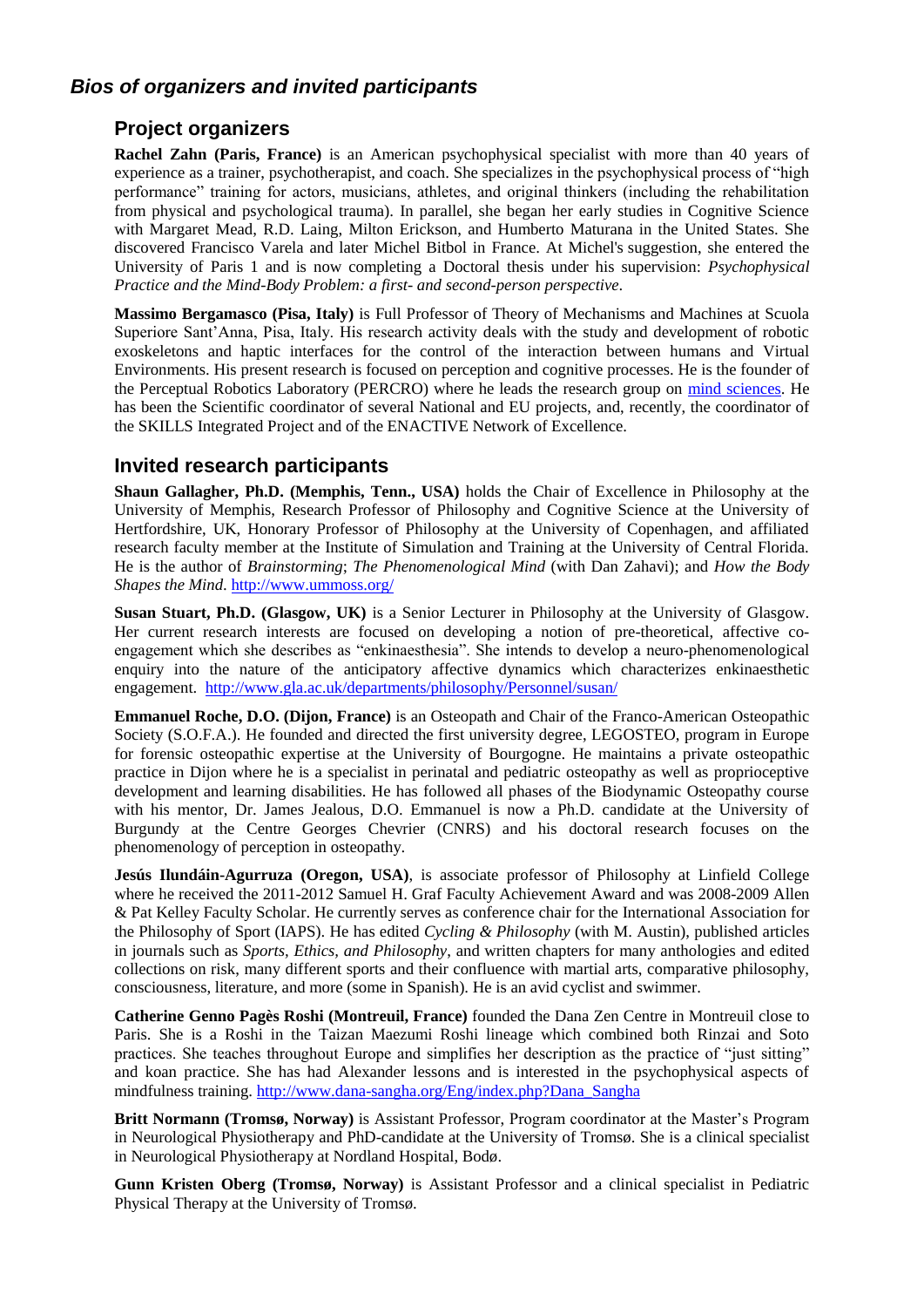**Denis Francesconi**, **PhD (Trento, Italy**), Department of Cognitive and Education Sciences at University of Trento, Italy.

**Maurice Bensoussan (Paris France)** is an MD and former Professor at the Institute of Oral and Maxillofacial Surgery of Paris (Pitié-Salpêtrière). He is also a graduate of Orthodontics and Posturology. His Osteopathic training began 35 years ago, in France at the Faculty of Medicine of Bobigny, then in England (London) with the British School of Osteopathy, and finally in the USA with the Sutherland Cranial Teaching Foundation and with the Cranial Academy. His peers in osteopathy recognize him as an FCA (Fellow of the Cranial Academy ). After an hospital medical practice he decided to practice only Cranial Osteopathy, in his office in Paris. He is chair and teacher of the AMOC Medical Association of Cranial Osteopathy (France) and of SEOC the European Society of Cranial Osteopathy (France). He is regularly invited for several years by the Cranial Academy to animate advanced courses as course director in order to share his knowledge.

**Kristian Moltke Martiny (Copenhagen, Denmark)** has a Masters in Philosophy and Anthropology from University of Copenhagen and University College of London (UCL) (2003-2009). After finishing his degree he spent a year as a Scientific Assistant at the Center for Subjectivity Research (CFS), founded by 'Brain, Mind, and Medicines', Faculty of Pharmaceutical Sciences, University of Copenhagen (2010- 2011). At the moment he is a PhD-student in both philosophy and neuroscience at University of Copenhagen, Center for Subjectivity Research and Department of Neuroscience and Pharmacology. This PhD-project is a collaboration with a company called the Helene Elsass Center (HEC) that works with the rehabilitation of people with brain damage, primarily Cerebral Palsy (CP). In his project he investigates the bodily self-awareness that people with CP have, and the aim of this investigation is to apply the research to the development of rehabilitation strategies and technologies at the company..

**Emanuele Ruffaldi, Ph.D. (Pisa, Italy)** is Assistant Professor in Applied Mechanics at Scuola Superiore Sant'Anna, Pisa, Italy (PERCRO – Perceptual Robotics Laboratory). His research interests are in the application of machine learning for modeling behaviors of humans with a focus on skill training in Virtual Environments and integration with robot learning. He is involved in the domain of haptics with a focus on haptic rendering. He is leading the Sensing, Modeling, and Learning for Humans research group.

**James Leifer, Ph.D. (Paris, France)** is a tenured computer scientist at INRIA Rocquencourt and the Microsoft Research-INRIA Joint Centre. The focus of his research is language design for distributed programming and the automatic synthesis of cryptographic protocols. He also explores medical applications of computer systems and is a volunteer Emergency Medical Technician with the French Red Cross. He was a critical team member of the first Embodied Mind Project at CREA in 2012.

#### **Invited second person psychophysical specialists**

**Alexander Farkas (New York City, USA)** is a teacher of the Alexander Technique and a professional musician. Alex has extensive experience working with singers and musicians, giving lectures and workshops at the Royal College of Music, Royal Academy of Music, Trinity College in London, as well as the Royal Northern College of Music in Manchester, the Musikhochschule in Basle and Lucerne, and at the Escola Superior de Musica de Catalunya in Barcelona. His articles on music and the Alexander Technique have been published in the Alexander Journal (STAT, London) and his workshops and colloquia "for friends of the Alexander Technique" can be found on the Internet. Alex has also been faculty member at the School of Music at Yale University and the Hartt School at the University of Hartford and teaches regularly at the Conservatory of Bard College.

**Erik Bendix (North Carolina, USA)** was originally trained as an academic philosopher at Oxford and Princeton. He is a teacher of the Alexander Technique and a certified practitioner of Body-Mind Centering. He is a teacher of world dance traditions teaching folk dance in Europe and the United States. He also teaches skiing using The Art of Alpine Skiing, a method that he invented.

**Carsten Møller (Copenhagen, Denmark)** is a teacher and trainer of the Alexander Technique as well as a martial arts expert. He has been practicing Aikido for more than 30 years and he is Chief Instructor of Ki Aikido in Denmark. He is very interested in the phenomenological interpretation of the Alexander Technique, particularly associated with Dan Zahavi, Subjectivity Research, University of Copenhagen. <http://www.alexanderteknik.dk/>

**Michael Vogler (Berlin, Germany)** is an engineer and a teacher of the Alexander Technique. He is interested in the work of Shaun Gallagher's phenomenological interpretation of psychophysical experience. He is an external AT consultant for the CREA Embodied Mind project. <http://www.alexandertechnik-in-berlin.de/seiten/index.htm>